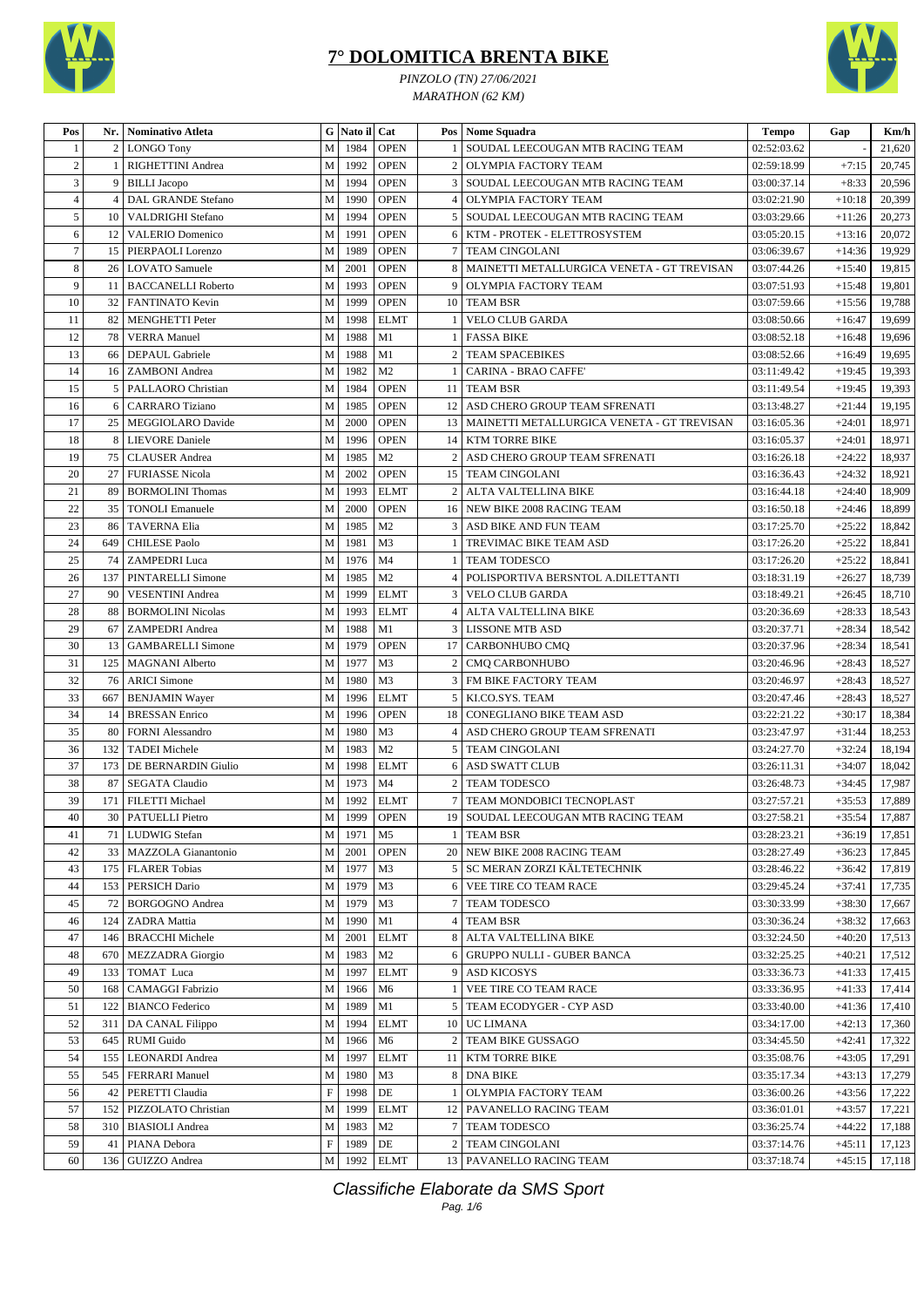



*PINZOLO (TN) 27/06/2021 MARATHON (62 KM)*

| Pos | Nr. | <b>Nominativo Atleta</b>        |              | G Nato il Cat |                |                 | Pos   Nome Squadra                | <b>Tempo</b> | Gap         | Km/h   |
|-----|-----|---------------------------------|--------------|---------------|----------------|-----------------|-----------------------------------|--------------|-------------|--------|
| 61  | 593 | <b>BIANCOFIORE Simone</b>       | M            | 2000          | <b>ELMT</b>    | 14              | <b>DNA BIKE</b>                   | 03:37:19.01  | $+45:15$    | 17,118 |
| 62  | 134 | PRESUTTO Alfonso                | ${\bf M}$    | 1981          | M <sub>3</sub> | 9               | <b>VELOCE CLUB BORGO</b>          | 03:37:56.34  | $+45:52$    | 17,069 |
| 63  | 309 | <b>BORGOGNONI Patrik</b>        | M            | 1986          | M <sub>2</sub> | 8               | ASD TECSO FIAMME ALTE             | 03:38:01.74  | $+45:58$    | 17,062 |
| 64  | 148 | <b>MORA Carlo</b>               | $\mathbf M$  | 1969          | M <sub>5</sub> | 2               | <b>ACD BIK BIKE</b>               | 03:38:02.99  | $+45:59$    | 17,060 |
| 65  | 44  | <b>BURATO Chiara</b>            | $\mathbf F$  | 1995          | DE             | 3               | <b>OMAP CICLI ANDREIS</b>         | 03:38:05.52  | $+46:01$    | 17,057 |
| 66  | 73  | <b>GASPERINI</b> Andrea         | M            | 1985          | M <sub>2</sub> | 9               | <b>CARINA - BRAO CAFFE'</b>       | 03:38:40.02  | $+46:36$    | 17,012 |
| 67  | 129 | <b>TABONI Mirco</b>             | M            | 1980          | M <sub>3</sub> | 10              | TEAM MONDOBICI TECNOPLAST         | 03:39:38.35  | $+47:34$    | 16,937 |
| 68  | 470 | <b>CELLAURO</b> Andrea          | $\mathbf M$  | 1975          | M <sub>4</sub> | 3               | <b>ASD BLACK ROAD</b>             | 03:40:00.42  | $+47:56$    | 16,909 |
| 69  | 568 | <b>TOSELLI Davide</b>           | M            | 1984          | M <sub>2</sub> | 10              | <b>B3L TEAM</b>                   | 03:40:28.52  | $+48:24$    | 16,873 |
| 70  | 34  | RANZO BABILI Elia               | M            | 2002          | <b>OPEN</b>    | 21              | NEW BIKE 2008 RACING TEAM         | 03:41:16.27  | $+49:12$    | 16,812 |
| 71  | 316 | <b>COLLINUCCI Mattia</b>        | M            | 1988          | M1             | 6               | ASD BIKE OR NOTHING TEAM          | 03:41:30.78  | $+49:27$    | 16,794 |
| 72  | 505 | <b>COLLEONI Paolo</b>           | M            | 1979          | M3             |                 | 11 ASD POLISPORTIVA CALUSCHESE    | 03:41:32.28  | $+49:28$    | 16,792 |
| 73  | 657 | <b>MARCHESI Matteo</b>          | $\mathbf M$  | 1990          | M1             | $\overline{7}$  | TEAM BIKE TRESCORE BALNEARIO      | 03:42:08.28  | $+50:04$    | 16,746 |
| 74  | 575 | DE BORTOLI Enrico               | $\mathbf M$  | 1990          | M1             | 8               | ASD CICLISTA PAZZO                | 03:42:29.78  | $+50:26$    | 16,719 |
| 75  | 624 | <b>CRESTANI</b> Luca            | M            | 1986          | M <sub>2</sub> |                 | 11 ASD TEAM C amp; P              | 03:42:47.78  | $+50:44$    | 16,697 |
| 76  | 128 | <b>BARTOLUCCI Alessandro</b>    | $\mathbf{M}$ | 1982          | M <sub>2</sub> | 12              | TEAM MONDOBICI TECNOPLAST         | 03:43:23.53  | $+51:19$    | 16,652 |
| 77  | 151 | DEFLORIAN Willi                 | M            | 1967          | M <sub>5</sub> | 3               | ASD PELLEGRIN CYCLING TEAM        | 03:43:24.03  | $+51:20$    | 16,652 |
| 78  | 301 | <b>BONDIONI Tiziano</b>         | M            | 1981          | M <sub>3</sub> | 12              | <b>NIARDO FOR BIKE</b>            | 03:44:09.36  | $+52:05$    | 16,596 |
| 79  | 646 | RIGHETTI Simone                 | ${\bf M}$    | 1987          | M1             | 9               | FM BIKE FACTORY TEAM              | 03:44:20.03  | $+52:16$    | 16,582 |
| 80  | 468 | <b>MONTORO</b> Christian        | M            | 1973          | M <sub>4</sub> | 4               | <b>BHS TEAM ASD</b>               | 03:44:34.01  | $+52:30$    | 16,565 |
| 81  | 669 | <b>ALGHISI</b> Isaia            | M            | 1985          | M <sub>2</sub> | 13              | AB BIKE RACING TEAM               | 03:44:42.78  | $+52:39$    | 16,554 |
| 82  | 464 | PAGLIARANI Marco                | M            | 1973          | M <sub>4</sub> | 5               | <b>ASD MEDINOX</b>                | 03:44:45.26  | $+52:41$    | 16,551 |
| 83  | 174 |                                 | $\mathbf M$  | 1990          | M1             | 10              |                                   |              | $+53:25$    |        |
| 84  |     | CALDONAZZI Tommaso              |              |               |                |                 | <b>NEW TEAM ASD</b>               | 03:45:29.26  |             | 16,498 |
|     | 172 | <b>BRUSCHETTI Sandro</b>        | $\mathbf M$  | 1964          | M6             | 3               | <b>ASD BICI E SPORT</b>           | 03:46:21.04  | $+54:17$    | 16,435 |
| 85  | 640 | <b>CORAZZIN Moreno</b>          | M            | 1990          | M1             | 11              | DELIZIA BIKE TEAM                 | 03:46:21.76  | $+54:18$    | 16,434 |
| 86  | 517 | ZIGLIOLI Daniele                | ${\bf M}$    | 1971          | M <sub>5</sub> | $\vert 4 \vert$ | <b>ASD GS CIGNONE</b>             | 03:46:43.29  | $+54:39$    | 16,408 |
| 87  | 431 | <b>BALOTTA Paolo</b>            | ${\bf M}$    | 1976          | M <sub>4</sub> | 6               | AB BIKE RACING TEAM               | 03:47:34.54  | $+55:30$    | 16,346 |
| 88  | 437 | <b>BELOTTI</b> Fabio            | M            | 1969          | M <sub>5</sub> | 5               | <b>TEAM SPACEBIKES</b>            | 03:47:36.79  | $+55:33$    | 16,344 |
| 89  | 596 | <b>AHMETI Agon</b>              | M            | 1998          | <b>ELMT</b>    |                 | 15 B3L TEAM                       | 03:49:22.05  | $+57:18$    | 16,219 |
| 90  | 541 | <b>ZAGNI</b> Pietro             | M            | 1987          | M1             | 12              | ASD GAM SAREZZO SANT'EMILIANO     | 03:49:22.30  | $+57:18$    | 16,218 |
| 91  | 320 | <b>FRANCIOSI Simone</b>         | M            | 1991          | M1             | 13              | <b>CYCLING TEAM EMILIA</b>        | 03:49:22.30  | $+57:18$    | 16,218 |
| 92  | 660 | <b>AVANZI Filippo</b>           | $\mathbf M$  | 1991          | M1             | 14              | <b>GRUPPO NULLI - GUBER BANCA</b> | 03:49:22.55  | $+57:18$    | 16,218 |
| 93  | 643 | RIVADOSSI Alberto               | $\mathbf M$  | 1988          | M1             | 15              | ASD STEFANA BIKE                  | 03:50:40.05  | $+58:36$    | 16,127 |
| 94  | 447 | <b>BARBIERI</b> Luca            | M            | 1986          | M <sub>2</sub> | 14              | ASD TECSO FIAMME ALTE             | 03:50:41.02  | $+58:37$    | 16,126 |
| 95  | 567 | <b>ZANONI</b> Manuel turri      | M            | 1986          | M <sub>2</sub> | 15              | <b>B3L TEAM</b>                   | 03:50:43.05  | $+58:39$    | 16,124 |
| 96  | 446 | MADASCHI Luca                   | M            | 1989          | M1             |                 | 16   ASD TECSO FIAMME ALTE        | 03:50:54.55  | $+58:50$    | 16,110 |
| 97  | 429 | <b>PESCI</b> Tiziano            | M            | 1970          | M <sub>5</sub> | 6               | AB BIKE RACING TEAM               | 03:51:32.77  | $+59:29$    | 16,066 |
| 98  | 322 | PIAGNERELLI Matteo              | M            | 1980          | M <sub>3</sub> | 13              | <b>TEAM CINGOLANI</b>             | 03:53:14.56  | $+01:01:10$ | 15,949 |
| 99  | 302 | <b>GIACOMINI</b> Andrea rodolfo | M            | 1968          | M <sub>5</sub> | $\tau$          | <b>RACING ROSOLA BIKE</b>         | 03:54:32.81  | $+01:02:29$ | 15,860 |
| 100 | 535 | <b>LEONI Rossano</b>            | $\mathbf M$  | 1973          | M4             |                 | 7 TEAM VERNIABIKE TEAM ASD        | 03:55:11.28  | $+01:03:07$ | 15,817 |
| 101 |     | 674   ZANCA Flavio              | M            | 1971          | M5             | 8               | <b>ASD AMICI UDACE</b>            | 03:55:57.82  | $+01:03:54$ | 15,765 |
| 102 | 83  | OSS Agostino                    | M            | 1956          | M <sub>6</sub> | 4               | <b>GSA PENNE SPRINT</b>           | 03:55:57.83  | $+01:03:54$ | 15,765 |
| 103 | 150 | <b>MUNARO</b> Alessandro        | M            | 1963          | M <sub>6</sub> | 5 <sup>1</sup>  | <b>OMAP CICLI ANDREIS</b>         | 03:57:00.82  | $+01:04:57$ | 15,695 |
| 104 | 566 | <b>OSSO Enrico</b>              | M            | 1989          | M1             |                 | 17 KI.CO.SYS. TEAM                | 03:57:27.29  | $+01:05:23$ | 15,666 |
| 105 | 690 | <b>BUZZETTI Federico</b>        | $\mathbf M$  | 1991          | M1             |                 | 18 ASD GAGABIKE TEAM              | 03:57:32.32  | $+01:05:28$ | 15,661 |
| 106 | 478 | <b>BUSSI</b> Giacomo            | M            | 1991          | M1             | 19              | MTB SOPRAZOCCO                    | 03:57:49.07  | $+01:05:45$ | 15,642 |
| 107 | 314 | <b>BENETTI Francesco</b>        | M            | 1962          | M <sub>6</sub> | 6               | ASIAGO 7C BIKE TEAM               | 03:58:30.33  | $+01:06:26$ | 15,597 |
| 108 | 156 | <b>LEONI</b> Claudio            | $\mathbf M$  | 1982          | M <sub>2</sub> |                 | 16   KTM TORRE BIKE               | 03:58:36.54  | $+01:06:32$ | 15,590 |
| 109 | 121 | CHIODEGA Manuel                 | M            | 1973          | M4             |                 | 8 VIGILI DEL FUOCO DEL TRENTINO   | 03:58:53.08  | $+01:06:49$ | 15,572 |
| 110 | 523 | COCCHI Leandro                  | M            | 1981          | M <sub>3</sub> |                 | 14 TEAM CINGOLANI                 | 03:59:24.83  | $+01:07:21$ | 15,538 |
| 111 | 699 | PEZZI Umberto                   | M            | 1969          | M <sub>5</sub> |                 | 9 SUPREME CYCLING TEAM            | 03:59:50.58  | $+01:07:46$ | 15,510 |
| 112 | 473 | <b>BIAGINI</b> Davide           | M            | 1983          | M <sub>2</sub> |                 | 17 ALPACAS RACING TEAM            | 03:59:59.80  | $+01:07:56$ | 15,500 |
| 113 | 85  | <b>MIORI</b> Michele            | $\mathbf M$  | 1970          | M <sub>5</sub> |                 | 10 TRENTINO BIKE TEAM             | 04:00:09.83  | $+01:08:06$ | 15,489 |
| 114 | 627 | <b>BIANCOFIORE Andrea</b>       | $\mathbf M$  | 2000          | <b>ELMT</b>    |                 | 16 DNA BIKE                       | 04:00:29.83  | $+01:08:26$ | 15,468 |
| 115 | 307 | <b>BOESSO</b> Luca              | M            | 1982          | M <sub>2</sub> |                 | 18 RACING ROSOLA BIKE             | 04:00:34.80  | $+01:08:31$ | 15,463 |
| 116 | 469 | <b>GREGORI Nicola</b>           | M            | 1994          | <b>ELMT</b>    |                 | 17 ASD PREDAIA BIKE TEAM          | 04:01:44.09  | $+01:09:40$ | 15,389 |
| 117 | 572 | <b>MURGIA</b> Manuel            | M            | 1985          | M <sub>2</sub> |                 | 19 B3L TEAM                       | 04:01:44.84  | $+01:09:41$ | 15,388 |
| 118 | 480 | <b>RUMI Fulvio</b>              | M            | 1970          | M <sub>5</sub> |                 | 11 BUSSACCHINI LUIGI ASD          | 04:01:53.09  | $+01:09:49$ | 15,379 |
| 119 | 520 | <b>BRAMBILLA</b> Giampietro     | M            | 1984          | M <sub>2</sub> |                 | 20 INDIVIDUALE                    | 04:01:53.55  | $+01:09:49$ | 15,379 |
| 120 | 147 | CASACCIO Orazio                 |              | M 1963        | M <sub>6</sub> | $7\overline{ }$ | ASD SC TELGATE                    | 04:02:15.05  | $+01:10:11$ | 15,356 |
|     |     |                                 |              |               |                |                 |                                   |              |             |        |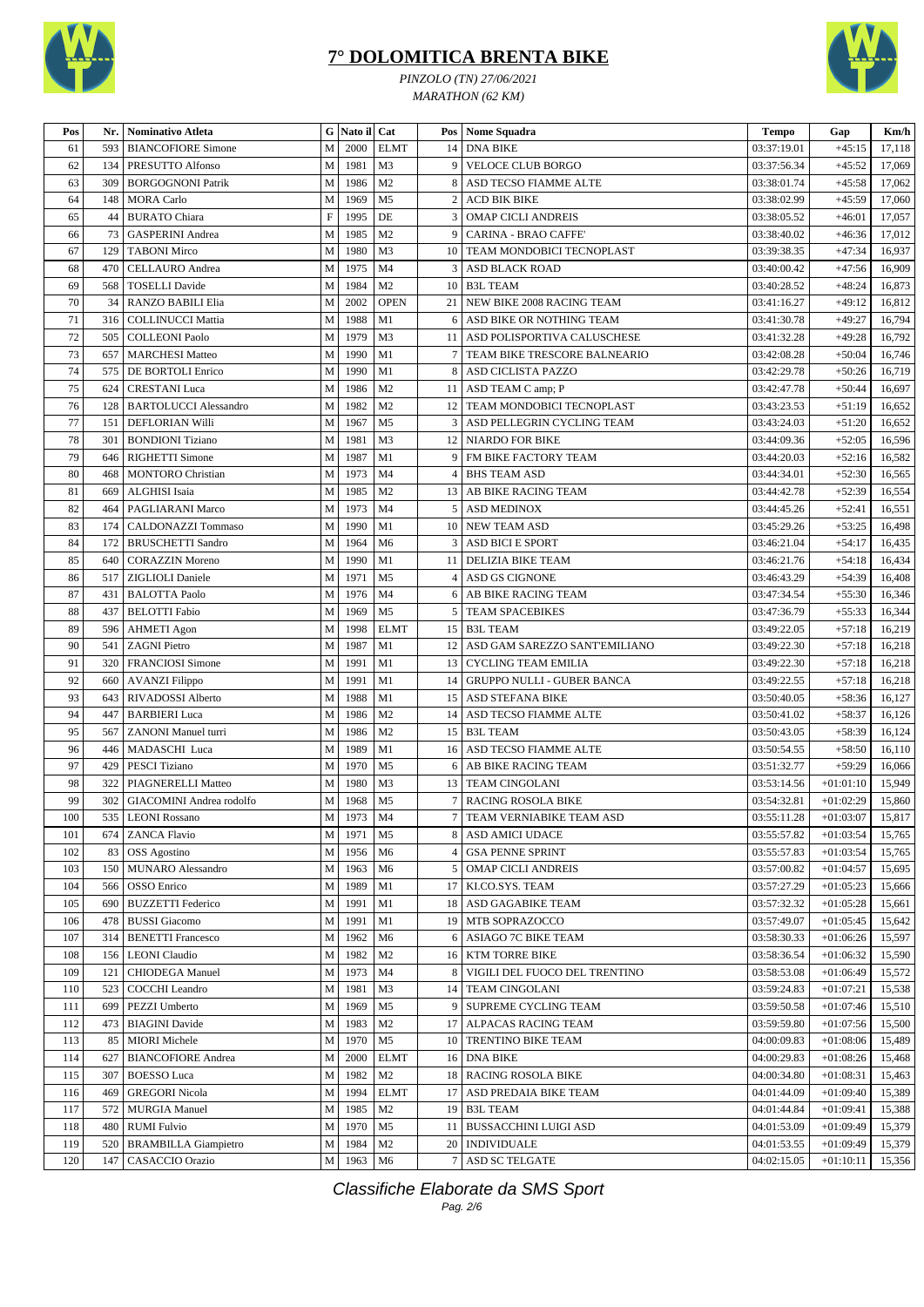



*PINZOLO (TN) 27/06/2021 MARATHON (62 KM)*

| Pos     | Nr. | Nominativo Atleta             |                           | G Nato il Cat |                |                | Pos   Nome Squadra                      | Tempo                    | Gap         | Km/h   |
|---------|-----|-------------------------------|---------------------------|---------------|----------------|----------------|-----------------------------------------|--------------------------|-------------|--------|
| 121     | 661 | <b>SCHIAROLI Marco</b>        | M                         | 1980          | M <sub>3</sub> |                | 15   TEAM CINGOLANI                     | 04:02:15.84              | $+01:10:12$ | 15,355 |
| 122     | 494 | <b>BERTOLDO</b> Marco         | M                         | 1985          | M <sub>2</sub> | 21             | TEAM ECOR MTB SCHIO                     | 04:03:42.84              | $+01:11:39$ | 15,264 |
| 123     | 662 | <b>TAMBURRI</b> Andrea        | $\mathbf M$               | 1978          | M <sub>3</sub> |                | 16 TEAM BENETTI                         | 04:04:20.09              | $+01:12:16$ | 15,225 |
| 124     | 52  | MANDELLI Chiara               | $\boldsymbol{\mathrm{F}}$ | 1972          | <b>WOMEN</b>   |                | <b>TEAM SPACEBIKES</b>                  | 04:04:20.59              | $+01:12:16$ | 15,224 |
| 125     | 64  | STEFANELLI Daniela            | $\mathbf F$               | 1977          | <b>WOMEN</b>   | $\overline{c}$ | <b>TEAM CINGOLANI</b>                   | 04:04:21.06              | $+01:12:17$ | 15,224 |
| 126     | 407 | <b>FORNASARI Mirko</b>        | M                         | 1968          | M <sub>5</sub> |                | 12 MARCONI BIKE RACING TEAM             | 04:04:22.09              | $+01:12:18$ | 15,223 |
| 127     | 135 | <b>FLARER</b> Stephan         | M                         | 1971          | M <sub>5</sub> |                | 13   AMATEURRADSPORTVEREIN EDELROT LANA | 04:04:22.25              | $+01:12:18$ | 15,223 |
| 128     | 543 | LECHI Alessandro              | M                         | 1972          | M <sub>4</sub> | 9              | ASD GAM SAREZZO SANT'EMILIANO           | 04:05:15.49              | $+01:13:11$ | 15,168 |
| 129     | 420 | RAGNOLI Ivano                 | $\mathbf M$               | 1968          | M <sub>5</sub> |                | 14 ASD CICLI BACCHETTI                  | 04:06:22.06              | $+01:14:18$ | 15,099 |
| 130     | 160 | <b>TAVONATTI Diego</b>        | M                         | 1979          | M <sub>3</sub> | 17             | ASD PREDAIA BIKE TEAM                   | 04:07:05.81              | $+01:15:02$ | 15,055 |
| 131     | 45  | <b>GARIBOLDI</b> Rebecca      | $\boldsymbol{\mathrm{F}}$ | 1996          | DE             | 4              | <b>TEAM CINGOLANI</b>                   | 04:07:12.10              | $+01:15:08$ | 15,048 |
| 132     | 558 | <b>FRANCIA</b> Simone         | M                         | 1976          | M <sub>4</sub> | 10             | <b>BIKE FUN CLUB</b>                    | 04:07:28.85              | $+01:15:25$ | 15,031 |
| 133     | 564 | <b>SEVERI</b> Cristian        | М                         | 1984          | M <sub>2</sub> | 22             | <b>BIKE FUN CLUB</b>                    | 04:07:28.93              | $+01:15:25$ | 15,031 |
| 134     | 427 | <b>GOSETTI</b> Emanuele       | M                         | 1978          | M <sub>3</sub> |                | 18 MTB SOPRAZOCCO                       | 04:07:33.82              | $+01:15:30$ | 15,026 |
| 135     | 680 | <b>BERTULLI Marco</b>         | $\mathbf M$               | 1996          | <b>ELMT</b>    | 18             | <b>INDIVIDUALE</b>                      | 04:07:35.60              | $+01:15:31$ | 15,025 |
| 136     | 604 | <b>SCHIEVENIN Stefano</b>     | $\mathbf M$               | 1980          | M <sub>3</sub> |                | 19 EFFETIERRE MTB RACING TEAM           | 04:07:47.60              | $+01:15:43$ | 15,013 |
| 137     | 483 | PONTI Alberto                 | M                         | 1972          | M <sub>4</sub> |                | 11   TEAM TODESCO                       | 04:07:47.82              | $+01:15:44$ | 15,012 |
| 138     | 698 | <b>FESTI Paolo</b>            | $\mathbf M$               | 1976          | M <sub>4</sub> |                | 12 TEAM EXECUTIVE                       | 04:07:47.82              | $+01:15:44$ | 15,012 |
| 139     | 695 | <b>GIULIANI</b> Matteo        | М                         | 1981          | M <sub>3</sub> | 20             | <b>TEAM TODESCO</b>                     | 04:07:50.82              | $+01:15:47$ | 15,009 |
| 140     | 409 | <b>GIRARDINI</b> Jacopo       | M                         | 1999          | <b>ELMT</b>    | 19             | <b>BIKESTOREFUN TEAM ASD</b>            | 04:08:47.44              | $+01:16:43$ | 14,952 |
| 141     | 474 | <b>BELLERI</b> Riccardo       | M                         | 1974          | M <sub>4</sub> |                | 13 BUSSACCHINI LUIGI ASD                | 04:08:48.61              | $+01:16:44$ | 14,951 |
| 142     | 691 | <b>BALDUCCI Fabio</b>         | $\mathbf M$               | 1973          | M <sub>4</sub> |                | 14   SAN MARINO MTB TEAM                | 04:09:32.57              | $+01:17:28$ | 14,907 |
| 143     | 615 | <b>RIVADOSSI</b> Andrea       | M                         | 1991          | M1             | 20             | ASD STEFANA BIKE                        | 04:09:46.36              | $+01:17:42$ | 14,894 |
| 144     | 686 | <b>RIZZI Nicola</b>           | $\mathbf M$               | 1980          | M <sub>3</sub> |                | 21 SC AVIO                              | 04:10:50.07              | $+01:18:46$ | 14,830 |
| 145     | 486 | <b>FANTI Nicola</b>           | M                         | 1985          | M <sub>2</sub> | 23             | <b>ASD GNANI BIKE TEAM</b>              | 04:11:32.82              | $+01:19:29$ | 14,788 |
| 146     | 412 | <b>COPETTI Marino</b>         | M                         | 1961          | M <sub>6</sub> |                | 8 ASD PEDALE GEMONESE                   | 04:11:47.33              | $+01:19:43$ | 14,774 |
| 147     | 327 | <b>CONFORTOLA Manuel</b>      | M                         | 1985          | M <sub>2</sub> |                | 24   ALTA VALTELLINA BIKE               | 04:11:58.12              | $+01:19:54$ | 14,764 |
| 148     | 580 | GOBBATO Alessandro            | $\mathbf M$               | 1975          | M <sub>4</sub> |                | 15   ASD CICLISTA PAZZO                 | 04:12:04.52              | $+01:20:00$ | 14,757 |
| 149     | 438 | <b>CORTELLA Antonio</b>       | M                         | 1973          | M <sub>4</sub> |                | 16 ASD VALCHIESE BIKE                   | 04:13:04.08              | $+01:21:00$ | 14,700 |
| 150     | 501 | PALINI Fabio                  | M                         | 1982          | M <sub>2</sub> |                | 25   FTC EQUIPE ASD                     | 04:13:51.12              | $+01:21:47$ | 14,654 |
| 151     | 534 | POLO Alberto                  | M                         | 1973          | M <sub>4</sub> |                | 17 ASD ZONE RACING TEAM                 | 04:14:50.12              | $+01:22:46$ | 14,598 |
| 152     | 430 | <b>GHIRARDI</b> Andrea        | М                         | 1975          | M <sub>4</sub> |                | 18 MTB SOPRAZOCCO                       | 04:15:21.63              | $+01:23:18$ | 14,568 |
| 153     | 406 | PORTA Mattia                  | M                         | 1987          | M1             | 21             | <b>FUNTOS BIKE - NRC</b>                | 04:15:21.83              | $+01:23:18$ | 14,567 |
| 154     | 102 | ZAFFIGNANI Massimo            | $\mathbf M$               | 1968          | M <sub>5</sub> |                | 15 ASD BIKE AND FUN TEAM                | 04:15:22.46              | $+01:23:18$ | 14,567 |
| 155     | 312 | <b>BARDINI Roberto</b>        | $\mathbf M$               | 1996          | <b>ELMT</b>    | 20             | JACK PRO RIDER ASD                      | 04:15:24.83              | $+01:23:21$ | 14,565 |
| 156     | 46  | MAZZUCOTELLI Simona           | $\boldsymbol{\mathrm{F}}$ | 1977          | DE             | 5              | <b>GS MASSI' SUPERMERCATI</b>           | 04:15:43.63              | $+01:23:40$ | 14,547 |
| 157     | 419 | <b>GUERRA</b> Adam            | M                         | 1975          | M <sub>4</sub> | 19             | ASD CICLI BACCHETTI                     | 04:16:09.46              | $+01:24:05$ | 14,522 |
| 158     | 689 | MANIGRASSO Giovanni           | M                         | 1987          | M1             | 22             | A.S.D TERRANOSTRA TEAM BIKE             | 04:16:31.51              | $+01:24:27$ | 14,501 |
| 159     | 631 | <b>CALDERARA Nicola</b>       | M                         | 1991          | M1             |                | 23   KTM TORRE BIKE                     | 04:17:23.13              | $+01:25:19$ | 14,453 |
| $160\,$ |     | 77 ARICI Leonardo             | $\mathbf M$               | 1959 M6       |                |                | 9 RACING ROSOLA BIKE                    | $\overline{04:}17:48.13$ | $+01:25:44$ | 14,430 |
| 161     | 477 | VINATI Fabio                  | M                         | 1973          | M4             |                | 20 BUSSACCHINI LUIGI ASD                | 04:18:50.64              | $+01:26:47$ | 14,372 |
| 162     | 687 | <b>CANNIZZARO</b> Riccardo    | M                         | 1975          | M4             |                | 21   SUPREME CYCLING TEAM               | 04:18:59.09              | $+01:26:55$ | 14,364 |
| 163     | 115 | CAOLA Nicola                  | M                         | 1976          | M4             |                | 22   VALRENDENABIKE - CARISOLO          | 04:19:40.39              | $+01:27:36$ | 14,326 |
| 164     | 611 | PIVATO Mauro                  | M                         | 1980          | M3             |                | 22   SUPERBIKE POZZETTO                 | 04:19:40.85              | $+01:27:37$ | 14,325 |
| 165     | 163 | BACCHIOCCHI Valerio           | M                         | 1984          | M <sub>2</sub> |                | 26 FASSA BIKE                           | 04:19:58.64              | $+01:27:55$ | 14,309 |
| 166     | 692 | <b>MUCCIOLI Mirko</b>         | M                         | 1977          | M3             |                | 23   SAN MARINO MTB TEAM                | 04:20:10.60              | $+01:28:06$ | 14,298 |
| 167     | 403 | <b>GARBAINI</b> Alessandro    | M                         | 1988          | M1             |                | 24 ASD VALCHIESE BIKE                   | 04:21:31.64              | $+01:29:28$ | 14,224 |
| 168     | 536 | <b>BREVI</b> Alessandro       | M                         | 1960          | M6             |                | 10 SAN PAOLO MTB TEAM                   | 04:21:48.35              | $+01:29:44$ | 14,209 |
| 169     | 319 | <b>DESTRO Federico</b>        | М                         | 1967          | M5             |                | 16   INDIVIDUALE                        | 04:21:48.65              | $+01:29:45$ | 14,209 |
| 170     | 463 | PARUSCIO Mario                | M                         | 1973          | M4             |                | 23   INFIT SQUADRA CORSE                | 04:23:16.90              | $+01:31:13$ | 14,129 |
| 171     | 628 | <b>MENDO Mirco</b>            | M                         | 1965          | M6             |                | 11 ASIAGO 7C BIKE TEAM                  | 04:23:25.40              | $+01:31:21$ | 14,122 |
| 172     | 471 | <b>BRONCA Fabio</b>           | М                         | 1968          | M5             |                | 17 ASD CROCETTA BIKE TEAM               | 04:23:51.36              | $+01:31:47$ | 14,099 |
| 173     | 688 | <b>LAURENDI Rocco</b>         | M                         | 1987          | M1             |                | 25   MBO BIKE CLUB                      | 04:23:51.37              | $+01:31:47$ | 14,099 |
| 174     | 642 | <b>ARATI Francesco</b>        | M                         | 1990          | M1             |                | 26   USP ROMEO VENTURELLI ASD           | 04:24:56.65              | $+01:32:53$ | 14,041 |
| 175     | 641 | <b>SCHIUMARINI Alessandro</b> | М                         | 1982          | M <sub>2</sub> |                | 27   USP ROMEO VENTURELLI ASD           | 04:24:56.66              | $+01:32:53$ | 14,041 |
| 176     | 143 | <b>ZONTA Daniele</b>          | M                         | 1962          | M <sub>6</sub> |                | 12 ASD MB TEAM MACRO                    | 04:24:57.15              | $+01:32:53$ | 14,040 |
| 177     | 673 | LE DET Eric                   | M                         | 1964          | M6             |                | 13 ASD POOL CANTU' 1999                 | 04:24:58.15              | $+01:32:54$ | 14,039 |
| 178     | 303 | <b>LEONARDI</b> Stefano       | M                         | 1998          | <b>ELMT</b>    |                | 21   TEAM LAPIERRE - TRENTINO - ALE'    | 04:24:58.33              | $+01:32:54$ | 14,039 |
| 179     | 647 | <b>CRISTINI</b> Alessandro    |                           | M 1980        | M <sub>3</sub> |                | 24 MDL RACING CREW ASD                  | 04:24:58.91              | $+01:32:55$ | 14,039 |
| 180     |     | 445   PADULA Alessandro       |                           | M 1981        | M3             |                | 25 ASD MTB CITTA' DEGLI IMPERIALI       | 04:25:16.16              | $+01:33:12$ | 14,023 |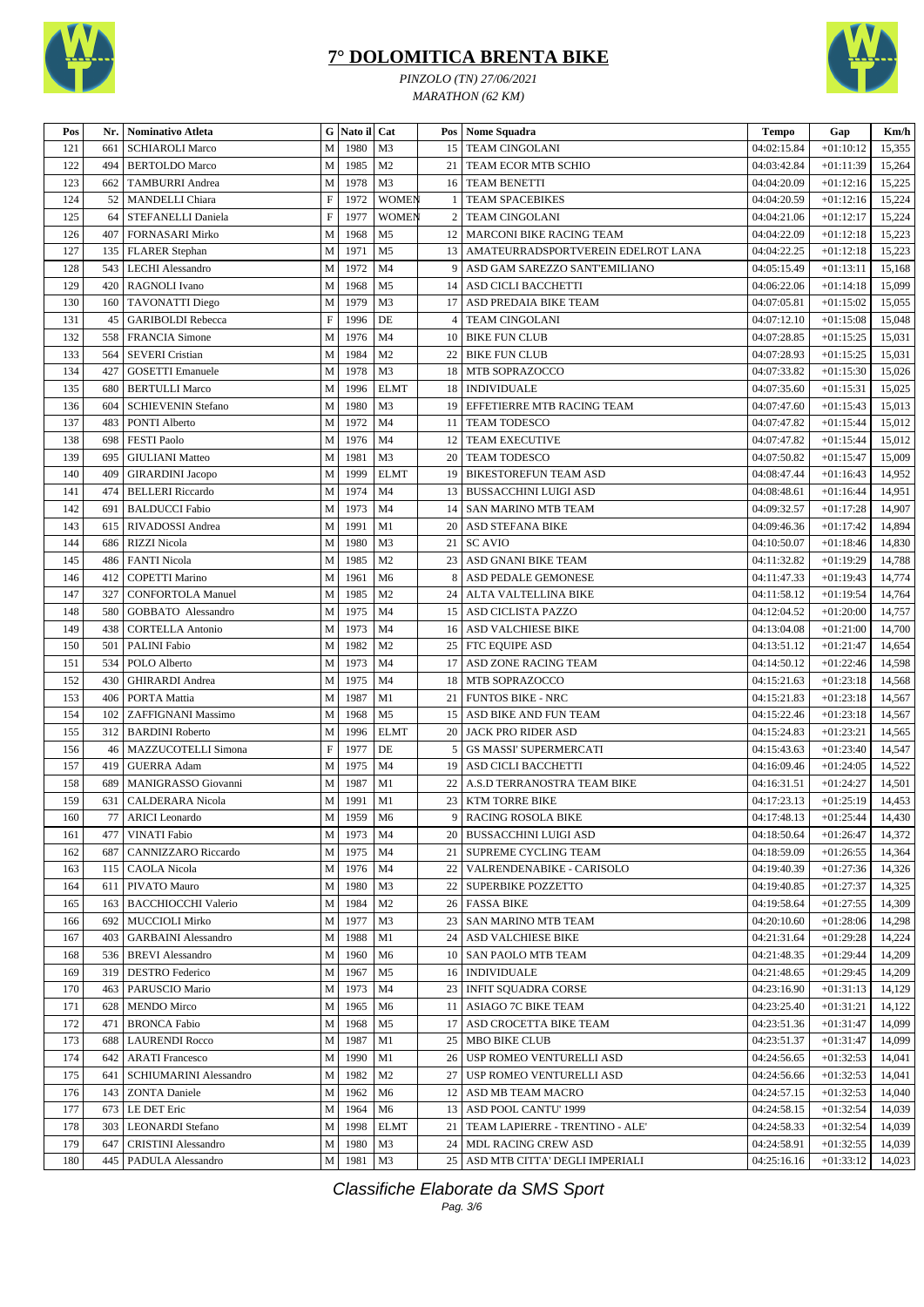



*PINZOLO (TN) 27/06/2021 MARATHON (62 KM)*

| Pos     |     | Nr.   Nominativo Atleta     |              | G Nato il Cat |                |                 | Pos Nome Squadra                     | <b>Tempo</b> | Gap         | Km/h   |
|---------|-----|-----------------------------|--------------|---------------|----------------|-----------------|--------------------------------------|--------------|-------------|--------|
| 181     | 165 | <b>FRANCESCONI Matteo</b>   | M            | 1986          | M <sub>2</sub> |                 | 28   TEAM LAPIERRE - TRENTINO - ALE' | 04:25:26.54  | $+01:33:22$ | 14,014 |
| 182     | 659 | <b>COBELLI Marco</b>        | M            | 1971          | M <sub>5</sub> |                 | 18   PRO SPORT TREMOSINE ASD         | 04:26:09.91  | $+01:34:06$ | 13,976 |
| 183     | 405 | <b>GUIDETTI Marco</b>       | M            | 1976          | M <sub>4</sub> |                 | 24 MTB I GUFI                        | 04:26:51.16  | $+01:34:47$ | 13,940 |
| 184     | 581 | <b>CHILESE</b> Stefano      | M            | 1970          | M <sub>5</sub> |                 | 19 GRUPPO CICLISTICO CORNEDO         | 04:26:52.41  | $+01:34:48$ | 13,939 |
| 185     | 141 | <b>GOMIERO</b> Alessandro   | ${\bf M}$    | 1976          | M <sub>4</sub> |                 | 25   ASD TEAM C amp; P               | 04:26:54.49  | $+01:34:50$ | 13,937 |
| 186     | 625 | ROCCA Massimiliano mario    | M            | 1971          | M <sub>5</sub> | 20 <sub>1</sub> | TEAM VISCARDI ASD                    | 04:27:00.41  | $+01:34:56$ | 13,932 |
| 187     | 127 | <b>CASAGRANDE Francesco</b> | M            | 1982          | M <sub>2</sub> | 29              | TEAM MONDOBICI TECNOPLAST            | 04:28:19.66  | $+01:36:16$ | 13,864 |
| 188     | 485 | <b>MENTANI Marco</b>        | M            | 1989          | M1             |                 | 27   CIRCOLO ASD MINERVA             | 04:29:08.67  | $+01:37:05$ | 13,822 |
| 189     | 684 | <b>TISOT</b> Andrea         | M            | 1964          | M <sub>6</sub> |                 | 14 ASD TEAM DAMA CYCLING             | 04:29:54.67  | $+01:37:51$ | 13,782 |
| 190     | 609 | <b>NOVARA</b> Giancristian  | M            | 1974          | M <sub>4</sub> | 26              | <b>CAVRIAGO BIKING ASD</b>           | 04:30:06.62  | $+01:38:03$ | 13,772 |
| 191     | 305 | <b>ANTONAZZO Francesco</b>  | M            | 1968          | M <sub>5</sub> | 21              | TREK - PIRELLI - TONELLO             | 04:32:31.93  | $+01:40:28$ | 13,650 |
| 192     | 546 | <b>ACCORSI Maurizio</b>     | ${\bf M}$    | 1968          | M <sub>5</sub> | $22 \mid$       | <b>DNA BIKE</b>                      | 04:32:49.68  | $+01:40:46$ | 13,635 |
| 193     | 497 | PANGRAZIO Stefano           | M            | 1974          | M <sub>4</sub> | 27              | ASIAGO 7C BIKE TEAM                  | 04:33:19.68  | $+01:41:16$ | 13,610 |
| 194     | 313 | <b>BENZONI</b> Lorenzo      | M            | 1993          | <b>ELMT</b>    |                 | 22   INDIVIDUALE                     | 04:33:57.93  | $+01:41:54$ | 13,578 |
| 195     | 475 | NIGLIA Cosma                | ${\bf M}$    | 1967          | M <sub>5</sub> |                 | 23 BUSSACCHINI LUIGI ASD             | 04:37:57.64  | $+01:45:54$ | 13,383 |
| 196     | 542 | RIZZINI Andrea              | M            | 1978          | M <sub>3</sub> |                 | 26   ASD GAM SAREZZO SANT'EMILIANO   | 04:37:57.89  | $+01:45:54$ | 13,383 |
| 197     | 656 | <b>SIMONI</b> Gianluca      | M            | 1979          | M <sub>3</sub> |                 | 27 VIRTUS UP                         | 04:39:28.20  | $+01:47:24$ | 13,311 |
| 198     | 650 | ANGOSSINI Leonardo          | ${\bf M}$    | 1994          | <b>ELMT</b>    | 23              | <b>INDIVIDUALE</b>                   | 04:39:41.53  | $+01:47:37$ | 13,300 |
| 199     | 675 | <b>MIHELCIC Marco</b>       | M            | 1990          | M1             |                 | 28 SUPREME CYCLING TEAM              | 04:41:39.15  | $+01:49:35$ | 13,208 |
| 200     | 411 | <b>VISERBI</b> Daniele      | M            | 1970          | M <sub>5</sub> |                 | 24   SAN MARINO MTB TEAM             | 04:41:39.16  | $+01:49:35$ | 13,208 |
| 201     | 308 | <b>ALESSANDRI Loris</b>     | M            | 1968          | M <sub>5</sub> |                 | 25   ESSERE ASD ARL                  | 04:41:39.20  | $+01:49:35$ | 13,208 |
| 202     | 682 | <b>BENVENUTI Patrik</b>     | M            | 1981          | M <sub>3</sub> | 28 l            | <b>TORPADO URSUS</b>                 | 04:41:39.53  | $+01:49:35$ | 13,207 |
| 203     | 671 | PASTORELLI Nicola           | M            | 1968          | M <sub>5</sub> |                 | 26 NUOVA CORTI RACING TEAM           | 04:43:33.96  | $+01:51:30$ | 13,119 |
| 204     | 467 | <b>BOLLINI</b> Stefano      | M            | 1980          | M <sub>3</sub> |                 | 29   SAN MARINO MTB TEAM             | 04:43:47.46  | $+01:51:43$ | 13,108 |
| 205     | 678 | SARNATARO Alexander         | M            | 1982          | M <sub>2</sub> |                 | 30   ASD TEAM EXECUTIVE DOMINA       | 04:43:47.71  | $+01:51:44$ | 13,108 |
| 206     | 665 | <b>VAGLIA Michele</b>       | M            | 1976          | M <sub>4</sub> |                 | 28 ASD VALCHIESE BIKE                | 04:43:50.21  | $+01:51:46$ | 13,106 |
| 207     | 635 | PETRELLI Giacomo            | M            | 1981          | M <sub>3</sub> |                 | 30 ASD SACE                          | 04:44:22.21  | $+01:52:18$ | 13,082 |
| 208     | 602 | <b>PARIANI Marco</b>        | ${\bf M}$    | 1986          | M <sub>2</sub> |                 | 31 EFFETIERRE MTB RACING TEAM        | 04:44:45.91  | $+01:52:42$ | 13,063 |
| 209     | 500 | <b>DALLA LIBERA Luca</b>    | M            | 1968          | M <sub>5</sub> | 27              | <b>ASD CARISMA TEAM</b>              | 04:45:56.59  | $+01:53:52$ | 13,010 |
| 210     | 677 | <b>LAURO</b> Marco          | M            | 1964          | M <sub>6</sub> |                 | 15   MBO BIKE CLUB                   | 04:47:06.22  | $+01:55:02$ | 12,957 |
| 211     | 166 | <b>MORASCHI Claudio</b>     | ${\bf M}$    | 1980          | M <sub>3</sub> | 31              | MBO BIKE CLUB                        | 04:47:07.47  | $+01:55:03$ | 12,956 |
| 212     | 582 | <b>MENOLLI Nicola</b>       | ${\bf M}$    | 1979          | M <sub>3</sub> |                 | 32 SC AVIO                           | 04:47:43.22  | $+01:55:39$ | 12,929 |
| 213     | 577 | <b>GUGLIELMINI Nicola</b>   | M            | 1972          | M <sub>4</sub> |                 | 29 ASD CICLISTA PAZZO                | 04:47:43.97  | $+01:55:40$ | 12,929 |
| 214     | 404 | <b>MARTINI</b> Matteo       | M            | 1988          | M1             | 29              | CICLI MATTEONI - BIANCHI             | 04:48:21.92  | $+01:56:18$ | 12,900 |
| 215     | 55  | <b>ZOLI</b> Martina         | $\mathbf F$  | 1992          | <b>WOMEN</b>   | 3               | CICLI MATTEONI - BIANCHI             | 04:48:21.93  | $+01:56:18$ | 12,900 |
| 216     | 589 | <b>FERRARI</b> Stefano      | M            | 1993          | <b>ELMT</b>    |                 | 24   BHS TEAM ASD                    | 04:48:23.97  | $+01:56:20$ | 12,899 |
| 217     | 639 | <b>BARUZZI Francesco</b>    | ${\bf M}$    | 1981          | M3             | 33              | TEAM ERRE BIKE                       | 04:48:26.22  | $+01:56:22$ | 12,897 |
| 218     | 450 | <b>FRANCHINI Walter</b>     | M            | 1968          | M <sub>5</sub> | 28              | <b>ASD MEDINOX</b>                   | 04:49:17.48  | $+01:57:13$ | 12,859 |
| 219     | 442 | PIALORSI Andrea             | M            | 1992          | <b>ELMT</b>    |                 | 25 ASD TECSO FIAMME ALTE             | 04:51:40.23  | $+01:59:36$ | 12,754 |
| $220\,$ |     | 441 LUCCHINI Stefano        | $\mathbf M$  |               | 1993 ELMT      |                 | 26 ASD TECSO FIAMME ALTE             | 04:51:40.48  | $+01:59:36$ | 12,754 |
| 221     |     | 571   STAGNOLI Thomas       | M            | 1990          | M1             |                 | 30 B3L TEAM                          | 04:51:40.49  | $+01:59:36$ | 12,754 |
| 222     | 432 | <b>CALDERA Carlo</b>        | $\mathbf M$  | 1976          | M4             |                 | 30 MTB SOPRAZOCCO                    | 04:51:40.98  | $+01:59:37$ | 12,754 |
| 223     | 325 | TODARO Massimiliano         | M            | 1979          | M3             |                 | 34 INDIVIDUALE                       | 04:51:52.48  | $+01:59:48$ | 12,745 |
| 224     | 410 | <b>OMICINI Elvis</b>        | M            | 1973          | M4             |                 | 31 UISP COMIT. TERR.LE RAVENNA-LUGO  | 04:52:10.48  | $+02:00:06$ | 12,732 |
| 225     | 157 | CANNAVINA Cesino            | M            | 1976          | M <sub>4</sub> |                 | 32   ASD PALMER CYCLING TEAM         | 04:52:29.57  | $+02:00:25$ | 12,718 |
| 226     | 623 | <b>BABINI Fabio</b>         | M            | 1974          | M4             |                 | 33   TEAM PASSION FAENTINA           | 04:53:19.43  | $+02:01:15$ | 12,682 |
| 227     | 600 | CONDO Daniele               | M            | 1979          | M3             |                 | 35 EFFETIERRE MTB RACING TEAM        | 04:53:24.24  | $+02:01:20$ | 12,679 |
| 228     | 443 | DAMIANI Massimo             | M            | 1973          | M4             |                 | 34   ASD TECSO FIAMME ALTE           | 04:53:24.49  | $+02:01:20$ | 12,679 |
| 229     | 606 | <b>SICA Christian</b>       | M            | 1976          | M4             |                 | 35 EFFETIERRE MTB RACING TEAM        | 04:53:24.74  | $+02:01:21$ | 12,678 |
| 230     | 697 | <b>BONELLI</b> Roberto      | M            | 1967          | M5             |                 | 29 ASD CICLI BACCHETTI               | 04:53:34.18  | $+02:01:30$ | 12,672 |
| 231     | 621 | <b>TAROZZI Roberto</b>      | M            | 1970          | M <sub>5</sub> |                 | <b>30 TEAM PASSION FAENTINA</b>      | 04:53:39.99  | $+02:01:36$ | 12,667 |
| 232     | 59  | <b>TASSINARI Chiara</b>     | $\mathbf{F}$ | 1989          | <b>WOMEN</b>   | 4 I             | TEAM PASSION FAENTINA                | 04:53:40.11  | $+02:01:36$ | 12,667 |
| 233     | 560 | <b>MARCHI</b> Simone        | M            | 1973          | M4             |                 | 36 BIKE FUN CLUB                     | 04:53:52.43  | $+02:01:48$ | 12,658 |
| 234     | 169 | SACCO Aldo                  | M            | 1970          | M5             |                 | 31   KTM TORRE BIKE                  | 04:54:16.74  | $+02:02:13$ | 12,641 |
| 235     | 499 | SEGNANA Gianni              | M            | 1970          | M5             |                 | 32 DRAGON BIKE STRIGNO               | 04:54:54.49  | $+02:02:50$ | 12,614 |
| 236     | 585 | <b>TONDI Mirko</b>          | M            | 1977          | M3             |                 | 36   BHS TEAM ASD                    | 04:55:21.24  | $+02:03:17$ | 12,595 |
| 237     | 584 | <b>CAVANI Maurizio</b>      | M            | 1979          | M3             |                 | 37 BHS TEAM ASD                      | 04:55:21.94  | $+02:03:18$ | 12,595 |
| 238     | 636 | FERRONI Andrea              | M            | 1968          | M <sub>5</sub> |                 | 33 ASD SACE                          | 04:56:02.94  | $+02:03:59$ | 12,565 |
| 239     | 329 | <b>BUSETTI Mirko</b>        | M            | 1974          | M <sub>4</sub> |                 | 37 ASD PREDAIA BIKE TEAM             | 04:56:25.50  | $+02:04:21$ | 12,550 |
| 240     |     | 63   FIORETTA Sandra        | F            | 1971          | WOMEN          |                 | 5 LIFE IS BIKE TEAM OSSANA           | 04:56:42.44  | $+02:04:38$ | 12,538 |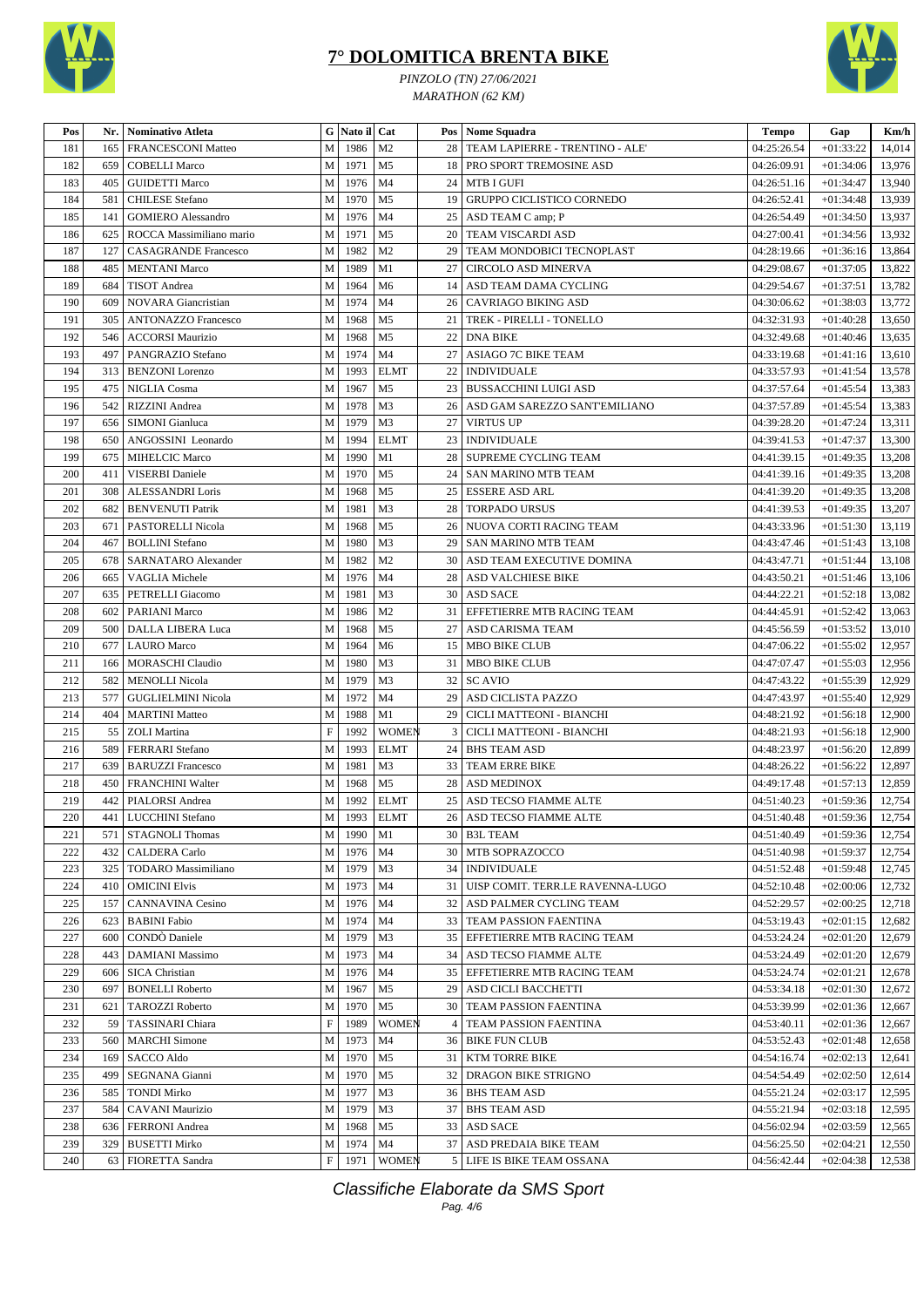



*PINZOLO (TN) 27/06/2021 MARATHON (62 KM)*

| Pos | Nr. | Nominativo Atleta           | G            | Nato il Cat |                | Pos             | Nome Squadra                                | <b>Tempo</b> | Gap         | Km/h   |
|-----|-----|-----------------------------|--------------|-------------|----------------|-----------------|---------------------------------------------|--------------|-------------|--------|
| 241 | 448 | <b>PEPOLI</b> Ermes         | $\mathbf{M}$ | 1970        | M <sub>5</sub> | 34              | <b>ASD MEDINOX</b>                          | 04:56:45.94  | $+02:04:42$ | 12,535 |
| 242 | 630 | <b>ARFILLI</b> Leonardo     | $\mathbf M$  | 1990        | M1             |                 | 31 ASD MEDINOX                              | 04:56:46.25  | $+02:04:42$ | 12,535 |
| 243 | 658 | <b>SAMORI' Enrico</b>       | M            | 1993        | <b>ELMT</b>    | 27 <sup>1</sup> | <b>TEAM PASSION FAENTINA</b>                | 04:56:49.00  | $+02:04:45$ | 12,533 |
| 244 | 440 | <b>GIACOMINI</b> Stefano    | M            | 1971        | M <sub>5</sub> |                 | 35   ASD TECSO FIAMME ALTE                  | 04:57:24.00  | $+02:05:20$ | 12,508 |
| 245 | 681 | <b>BEBER Lorenzo</b>        | M            | 1967        | M <sub>5</sub> |                 | 36   LIFE IS BIKE TEAM OSSANA               | 04:57:53.44  | $+02:05:49$ | 12,488 |
| 246 | 622 | <b>ZANCHINI Fabio</b>       | M            | 1969        | M <sub>5</sub> | 37 <sup>1</sup> | <b>TEAM PASSION FAENTINA</b>                | 04:58:05.44  | $+02:06:01$ | 12,479 |
| 247 | 632 | ZINETTI Giampaolo           | M            | 1960        | M6             |                 | 16 ASD AMICI UDACE                          | 04:58:23.00  | $+02:06:19$ | 12,467 |
| 248 | 679 | <b>CARERA Alberto</b>       | M            | 1967        | M <sub>5</sub> |                 | 38   ASD POOL CANTU'                        | 04:58:33.25  | $+02:06:29$ | 12,460 |
| 249 | 130 | <b>RAINER Michel</b>        | M            | 1982        | M <sub>2</sub> | 32 <sub>1</sub> | <b>SSV PICHL GSIES RAIFFEISEN</b>           | 05:02:33.27  | $+02:10:29$ | 12,295 |
| 250 | 521 | PAVANELLI Gabriele          | M            | 1986        | M <sub>2</sub> |                 | 33   INDIVIDUALE                            | 05:02:35.02  | $+02:10:31$ | 12,294 |
| 251 | 126 | <b>BENVENUTI Antonio</b>    | M            | 1981        | M3             |                 | 38 SC AVIO                                  | 05:02:38.02  | $+02:10:34$ | 12,292 |
| 252 | 104 | <b>RONCARI Mauro</b>        | M            | 1980        | M <sub>3</sub> |                 | 39 IL CICLISTA                              | 05:03:13.60  | $+02:11:09$ | 12,268 |
| 253 | 444 | <b>DORA</b> Alessandro      | M            | 1974        | M <sub>4</sub> |                 | 38   ASD TECSO FIAMME ALTE                  | 05:03:34.02  | $+02:11:30$ | 12,254 |
| 254 | 496 | <b>AMPOLLINI Alessandro</b> | M            | 1973        | M <sub>4</sub> | 39              | <b>VIRTUS UP</b>                            | 05:06:56.78  | $+02:14:53$ | 12,119 |
| 255 | 56  | <b>BURATTI Roberta</b>      | $\mathbf F$  | 1972        | <b>WOMEN</b>   | 6               | <b>ASD MEDINOX</b>                          | 05:07:15.71  | $+02:15:12$ | 12,107 |
| 256 | 562 | <b>BONDIOLI</b> Andrea      | M            | 1977        | M <sub>3</sub> | 40              | <b>BIKE FUN CLUB</b>                        | 05:07:18.03  | $+02:15:14$ | 12,105 |
| 257 | 561 | MUSSINI Manuel              | M            | 1976        | M <sub>4</sub> | 40              | <b>BIKE FUN CLUB</b>                        | 05:07:18.28  | $+02:15:14$ | 12,105 |
| 258 | 563 | <b>CRODA</b> Marco          | M            | 1964        | M6             | 17 <sup>1</sup> | <b>BIKE FUN CLUB</b>                        | 05:07:20.47  | $+02:15:16$ | 12,104 |
| 259 | 422 | <b>SOLARI</b> Giuliano      | M            | 1969        | M <sub>5</sub> | 39              | <b>VIRTUS UP</b>                            | 05:07:22.03  | $+02:15:18$ | 12,103 |
| 260 | 570 | POLETTI Nicola              | M            | 1989        | M1             | 32              | <b>B3L TEAM</b>                             | 05:07:27.53  | $+02:15:23$ | 12,099 |
| 261 | 637 | <b>GIRARDI</b> Gabriele     | M            | 1979        | M <sub>3</sub> | 41              | <b>TEAM BENETTI</b>                         | 05:09:02.72  | $+02:16:59$ | 12,037 |
|     |     |                             |              |             |                |                 |                                             |              |             |        |
| 262 | 553 | CAMAGNONI Davide            | M            | 1980        | M <sub>3</sub> | 42              | <b>BIKE FUN CLUB</b>                        | 05:09:44.54  | $+02:17:40$ | 12,010 |
| 263 | 603 | <b>RAIMONDI Alberto</b>     | M            | 1968        | M <sub>5</sub> | 40              | EFFETIERRE MTB RACING TEAM                  | 05:09:47.62  | $+02:17:43$ | 12,008 |
| 264 | 481 | <b>MIRGONE Marco</b>        | M            | 1983        | M <sub>2</sub> | 34              | 2R BIKE STORE                               | 05:10:51.97  | $+02:18:48$ | 11,967 |
| 265 | 638 | DAL BEN Gianluca            | M            | 1992        | <b>ELMT</b>    | 28              | ASD BASSANO PASSIONBIKE                     | 05:10:54.29  | $+02:18:50$ | 11,965 |
| 266 | 700 | <b>GASPERONI</b> Gianluca   | $\mathbf{M}$ | 1970        | M <sub>5</sub> |                 | 41   SAN MARINO MTB TEAM                    | 05:11:28.29  | $+02:19:24$ | 11,943 |
| 267 | 518 | <b>MATTEI</b> Denis         | M            | 1974        | M4             | 41              | <b>SAN MARINO MTB TEAM</b>                  | 05:11:28.39  | $+02:19:24$ | 11,943 |
| 268 | 608 | <b>TRAPANI Marco</b>        | M            | 1986        | M <sub>2</sub> |                 | 35 EFFETIERRE MTB RACING TEAM               | 05:11:51.79  | $+02:19:48$ | 11,928 |
| 269 | 559 | <b>FERRI</b> Lorenzo        | M            | 1981        | M <sub>3</sub> |                 | 43   BIKE FUN CLUB                          | 05:11:53.98  | $+02:19:50$ | 11,927 |
| 270 | 552 | ROSSI Luca                  | M            | 1992        | <b>ELMT</b>    | 29              | <b>BIKE FUN CLUB</b>                        | 05:12:19.55  | $+02:20:15$ | 11,911 |
| 271 | 530 | <b>CONTI</b> Ivan           | M            | 1973        | M <sub>4</sub> | 42              | <b>STAR BODY BIKE TEAM</b>                  | 05:12:32.23  | $+02:20:28$ | 11,903 |
| 272 | 317 | <b>SCARONI Nicolo'</b>      | M            | 1985        | M <sub>2</sub> | 36              | ASD TECSO FIAMME ALTE                       | 05:12:51.80  | $+02:20:48$ | 11,890 |
| 273 | 424 | CASCIO Giuseppe             | $\mathbf M$  | 1966        | M6             | 18              | TEAM ECOR MTB SCHIO                         | 05:12:52.80  | $+02:20:49$ | 11,890 |
| 274 | 465 | SPAGNOLO Gabriele           | M            | 1978        | M <sub>3</sub> | 44              | DAMAR 2.0                                   | 05:14:03.05  | $+02:21:59$ | 11,845 |
| 275 | 512 | PETRACCO Stefano            | M            | 1965        | M <sub>6</sub> | 19 <sup>1</sup> | <b>STAR BODY BIKE TEAM</b>                  | 05:14:47.80  | $+02:22:44$ | 11,817 |
| 276 | 315 | <b>GREZZI</b> Claudio       | M            | 1966        | M <sub>6</sub> | 20              | <b>INDIVIDUALE</b>                          | 05:15:00.30  | $+02:22:56$ | 11,809 |
| 277 | 522 | ROSSINI Daniele angelo      | M            | 1984        | M <sub>2</sub> |                 | 37 CC CREMONESE ASD                         | 05:16:55.81  | $+02:24:52$ | 11,738 |
| 278 | 462 | <b>BESENZONI Edoardo</b>    | M            | 1987        | M1             |                 | 33   INDIVIDUALE                            | 05:17:04.49  | $+02:25:00$ | 11,732 |
| 279 | 58  | <b>CASPANI</b> Lara         | $\mathbf F$  | 1980        | <b>WOMEN</b>   |                 | 7 ASD LA CÀ DI RAN                          | 05:17:17.99  | $+02:25:14$ | 11,724 |
| 280 | 101 | <b>TIBALDO</b> Tiziano      | $\mathbf{M}$ | 1971        | M <sub>5</sub> |                 | 42 IL CICLISTA                              | 05:19:41.57  | $+02:27:37$ | 11,636 |
| 281 | 425 | FRANZONI Gianluca           | $\mathbf M$  | 1967        | M5             |                 | 43   MTB SOPRAZOCCO                         | 05:21:12.82  | $+02:29:09$ | 11,581 |
| 282 | 597 | ARTUSO Andrea               | M            | 1974        | M4             |                 | 43 EFFETIERRE MTB RACING TEAM               | 05:21:24.50  | $+02:29:20$ | 11,574 |
| 283 | 436 | CASALI Pietro mariano       | M            | 1954        | M <sub>6</sub> |                 | 21   ASD CYCLING TEAM OLTREPO INTERNATIONAL | 05:22:22.07  | $+02:30:18$ | 11,540 |
| 284 | 103 | VACCARI Andrea              | M            | 1969        | M <sub>5</sub> |                 | 44   ASD CARISMA TEAM                       | 05:26:10.09  | $+02:34:06$ | 11,405 |
| 285 | 328 | RANDAZZO Giuseppe           | M            | 1964        | M <sub>6</sub> |                 | 22 RS BIKE                                  | 05:26:10.09  | $+02:34:06$ | 11,405 |
| 286 | 634 | PAGLIARINI Fabrizio         | M            | 1963        | M6             |                 | 23 ASD SACE                                 | 05:26:45.34  | $+02:34:41$ | 11,385 |
| 287 | 455 | <b>IANNIELLO</b> Michele    | M            | 1975        | M4             |                 | 44 ASD MEDINOX                              | 05:28:05.34  | $+02:36:01$ | 11,338 |
| 288 | 458 | <b>FATTINI</b> Igor         | M            | 1974        | M4             |                 | 45 ASD MEDINOX                              | 05:28:05.52  | $+02:36:01$ | 11,338 |
| 289 | 452 | <b>QUERCIOLI Andrea</b>     | M            | 1973        | M4             | 46              | <b>ASD MEDINOX</b>                          | 05:28:05.54  | $+02:36:01$ | 11,338 |
| 290 | 648 | VESIN GABRI Enrico claudio  | M            | 1968        | M <sub>5</sub> |                 | 45 ASD GC CAPODARCO                         | 05:28:49.09  | $+02:36:45$ | 11,313 |
| 291 | 610 | <b>RICCO</b> Matteo         | M            | 1996        | <b>ELMT</b>    |                 | 30   ASD SPORTINSIEME CASTELLARANO          | 05:28:50.70  | $+02:36:47$ | 11,312 |
| 292 | 629 | <b>GATTI</b> Stefano        | M            | 1968        | M <sub>5</sub> |                 | 46 VIRTUS UP                                | 05:30:53.52  | $+02:38:49$ | 11,242 |
| 293 | 607 | ZANESCO Alessandro          | M            | 1979        | M3             |                 | 45   EFFETIERRE MTB RACING TEAM             | 05:31:04.35  | $+02:39:00$ | 11,236 |
| 294 | 599 | CALCATERRA Samuele          | M            | 1972        | M4             |                 | 47 EFFETIERRE MTB RACING TEAM               | 05:31:04.35  | $+02:39:00$ | 11,236 |
| 295 | 557 | <b>SCHENETTI Fabrizio</b>   | M            | 1966        | M <sub>6</sub> |                 | 24   BIKE FUN CLUB                          | 05:34:47.11  | $+02:42:43$ | 11,112 |
| 296 | 565 | PEDRONI Filippo             | M            | 1976        | M4             |                 | 48 BIKE FUN CLUB                            | 05:34:48.11  | $+02:42:44$ | 11,111 |
| 297 | 633 | <b>CAMARRI</b> Enrico       | M            | 1977        | M <sub>3</sub> |                 | 46 ASD GC CAPODARCO                         | 05:34:48.61  | $+02:42:44$ | 11,111 |
| 298 | 426 | <b>LATORRE Alberto</b>      | M            | 1974        | M <sub>4</sub> |                 | 49 MTB SOPRAZOCCO                           | 05:35:06.36  | $+02:43:02$ | 11,101 |
| 299 | 456 | <b>DRUDI</b> Mauro          | M            | 1958        | M6             |                 | 25 ASD MEDINOX                              | 05:35:25.86  | $+02:43:22$ | 11,090 |
| 300 | 449 | <b>MAGNANI</b> Loris        | $\mathbf M$  | 1969        | M <sub>5</sub> |                 | 47 ASD MEDINOX                              | 05:37:40.37  | $+02:45:36$ | 11,017 |